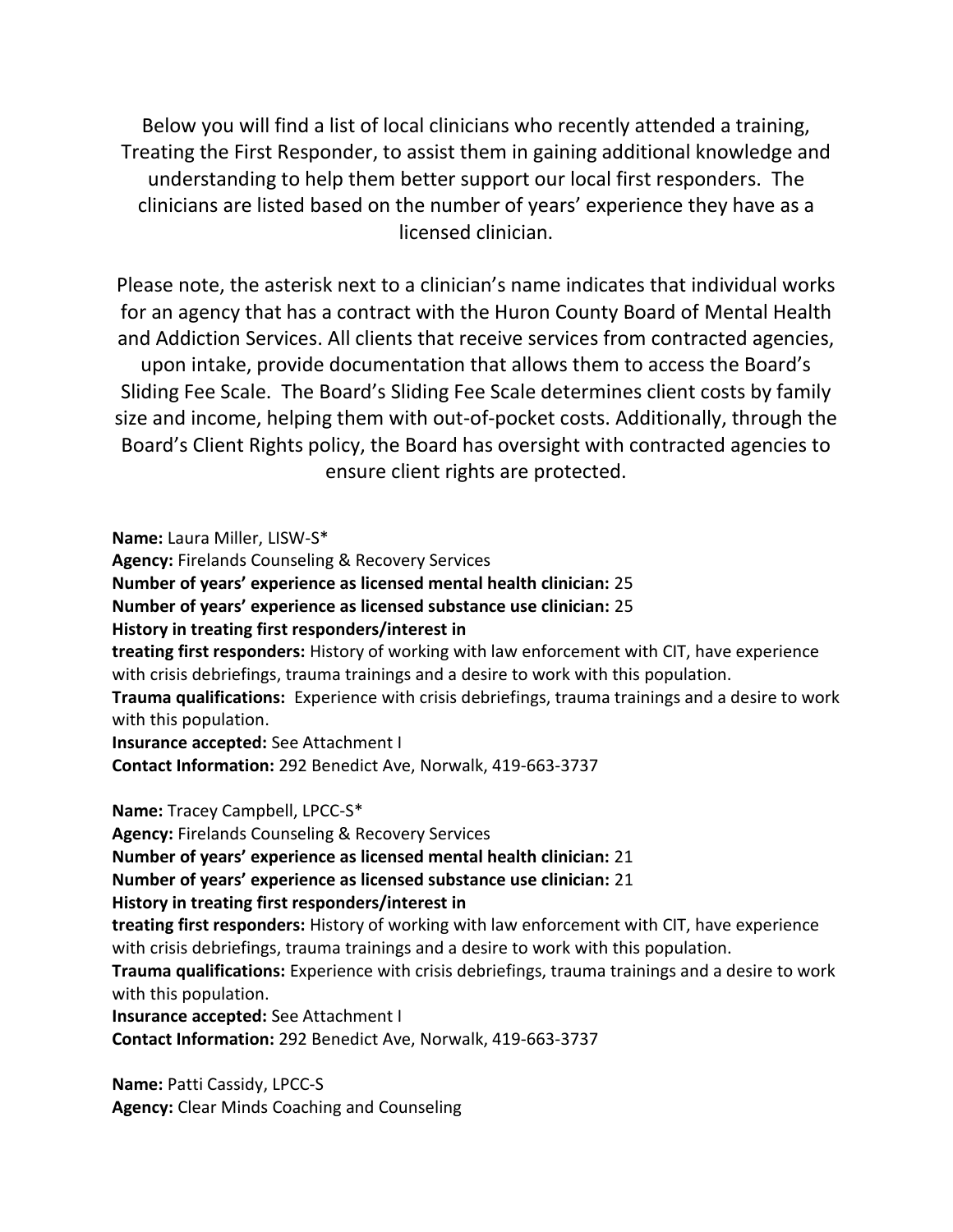**Number of years' experience as licensed mental health clinician:** 15 **Number of years' experience as licensed substance use clinician:** 0 **History in treating first responders/interest in**

**treating first responders:** I am trained in treating veterans and would like to broaden that to include first responders.

**Trauma qualifications:** I am trained in EMDR and believe that will assist in desensitization. **Insurance accepted:** Aetna, Anthem BCBS, Aultcare, Behavioral Health System, Bureau of Worker's Compensation, Cigna, Compsych EAP, Corp Care, Empthia, Espyr EAP, Florida Health, Integrated Behavioral Health, Lifestyle EAP, Magellan, Matrix EAP, Medical Mutual, Medicaid, Molina Healthcare, Ohio Health choice, Paramount, SummaCare, United Behavioral Health **Contact Information:** 4 East Seminary Street, 567-424-6003

**Name:** Bethany Chime, LPCC-S

**Agency:** Clear Minds Coaching and Counseling

**Number of years' experience as licensed mental health clinician:** 11

**Number of years' experience as licensed substance use clinician:** 11

#### **History in treating first responders/interest in**

**treating first responders:** I am married to a previous first responder,and have been treating clients who are and/or are married to first responders.

**Trauma qualifications:** I have taken extensive trauma trainings, and I also have a history of medical experience/training.

**Insurance accepted:** Aetna, Anthem BCBS, Aultcare, Beacon Health Options, Buckeye Health Plan, CareSource, Cigna, HealthScope Benefits, Magellan, MedBen, Medical Mutual, Medicaid, Meritain, Molina Healthcare, Ohio Health Choice, Paramount, Tricare, United Healthcare, United Healthcare Community Plan

**Contact Information:** 4 East Seminary Street, 567-424-6003

**Name**: Jessica Dickman, LPCC-S\*

**Agency**: Family Life Counseling & Psychiatric Services

**Number of years' experience as licensed mental health clinician:** 9

**Number of years' experience as licensed substance use clinician:** 9

## **History in treating first responders/interest in**

**treating first responders**: I have worked with a multitude of first responders throughout my career including police officers, EMS, and Firefighters.

**Trauma qualifications**: During my graduate program I engaged in a multitude of classes focusing on trauma. I have also engaged in numerous continuing education opportunities, inclusive of EMDR training, specifically focusing on trauma.

**Insurance accepted**: Aetna, Aetna Medicare Advantage, Anthem, Anthem FEP, Anthem Medicare Advantage, APS Healthcare, Aultcare, Beacon Health, BHS, Buckeye, BWC, Caresource, Cigna Behavioral Health, Medical Mutual of Ohio, Medicare, Medicaid, Molina, Multiplan/PHCS, Ohio Health Choices, Ohiohealth Group/Optima, Optum/PHCS, Paramount,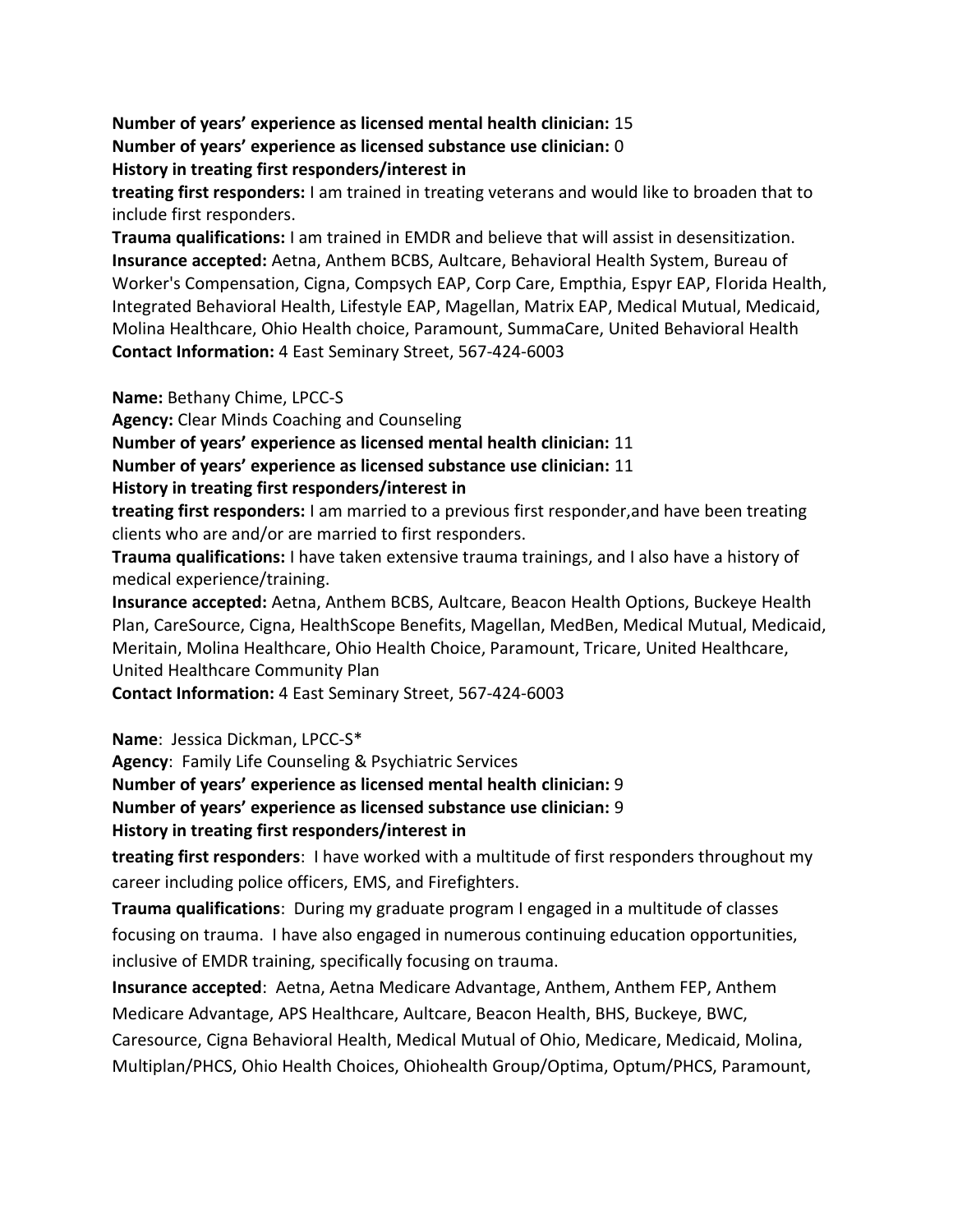Summacare, Tricare Standard, Unicare (BC/BS Midwest), UHC/UBH/Optum, UMR **Contact Information:** 130 Shady Lane Dr., Norwalk, OH, 567-743-7199

**Name:** John Chime, LPC **Agency:** Clear Minds Coaching and Counseling **Number of years' experience as licensed mental health clinician:** 6 **Number of years' experience as licensed substance use clinician:** 6 **History in treating first responders/interest in treating first responders:** Former first responder, certified chaplain, CISM certified, works with first responders in several counties. **Trauma qualifications:** EMDR trained **Insurance accepted:** Aetna, Anthem BCBS, Aultcare, Beacon Health Options, Buckeye Health Plan, CareSource, Cigna, HealthScope Benefits, Magellan, MedBen, Medical Mutual, Medicaid, Meritain, Molina Healthcare, Ohio Health Choice, Paramount, Tricare, United Healthcare, United Healthcare Community Plan **Contact Information:** 4 East Seminary Street, 567-424-6003

**Name**: Sarah Stevens, CDCA\*

**Agency**: Family Life Counseling & Psychiatric Services **Number of years' experience as licensed mental health clinician:** 0 **Number of years' experience as licensed substance use clinician:** 6 **History in treating first responders/interest in**

**treating first responders**: I have been interested in working with First Responders since I began working in SUD treatment and corrections.

**Trauma qualifications**: I acknowledge that first responders are vulnerable to experiencing trauma while assisting those in the community and have at this time been trained to work with clients addressing trauma/PTSD.

**Insurance accepted**: Aetna, Aetna Medicare Advantage, Anthem, Anthem FEP, Anthem Medicare Advantage, APS Healthcare, Aultcare, Beacon Health, BHS, Buckeye, BWC, Caresource, Cigna Behavioral Health, Medical Mutual of Ohio, Medicare, Medicaid, Molina, Multiplan/PHCS, Ohio Health Choices, Ohiohealth Group/Optima, Optum/PHCS, Paramount, Summacare, Tricare Standard, Unicare (BC/BS Midwest), UHC/UBH/Optum, UMR **Contact Information:** 130 Shady Lane Dr., Norwalk, OH, 567-743-7199

**Name**: Francis Robinson, LSW\*

**Agency**: Family Life Counseling & Psychiatric Services **Number of years' experience as licensed mental health clinician:** 5 **Number of years' experience as licensed substance use clinician:** 5 **History in treating first responders/interest in**

**treating first responders**: I have worked with health care workers previously and am looking for any additional helpful techniques.

**Trauma qualifications**: I have regularly had training in trauma informed care. I have used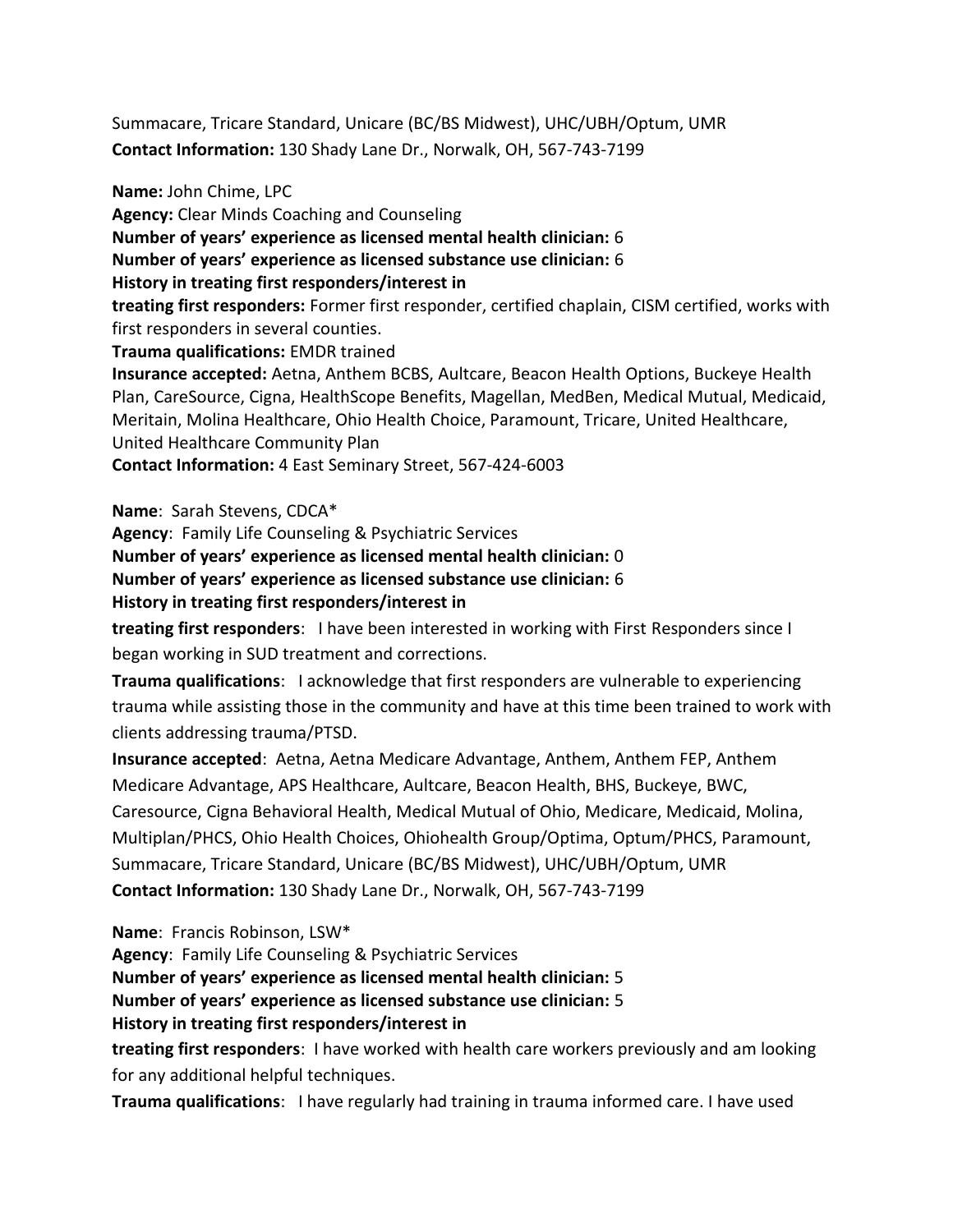programs such a TF CBT and completed trauma narratives.

**Insurance accepted**: Aetna, Aetna Medicare Advantage, Anthem, Anthem FEP, Anthem Medicare Advantage, APS Healthcare, Aultcare, Beacon Health, BHS, Buckeye, BWC, Caresource, Cigna Behavioral Health, Medical Mutual of Ohio, Medicare, Medicaid, Molina, Multiplan/PHCS, Ohio Health Choices, Ohiohealth Group/Optima, Optum/PHCS, Paramount, Summacare, Tricare Standard, Unicare (BC/BS Midwest), UHC/UBH/Optum, UMR **Contact Information:** 130 Shady Lane Dr., Norwalk, OH, 567-743-7199

**Name:** Roxanne King, MSW, LSW\*

**Agency:** Firelands Counseling & Recovery Services **Number of years' experience as licensed mental health clinician:** 4

**Number of years' experience as licensed substance use clinician:** 4

## **History in treating first responders/interest in**

**treating first responders:** I have had no history of treating first responders but am very interested in doing so!

**Trauma qualifications:** I completed a 40-hour EMDR training with EMDR Consulting in April 2021 which qualifies me to utilize all EMDR/CID/A-TIP techniques. I am also well educated in the neurobiological effects of early childhood trauma and skilled in Integrated Family and Systems Treatment (IFAST).

**Insurance accepted:** See Attachment I **Contact Information:** 292 Benedict Ave, Norwalk, 419-663-3737

**Name:** Pamela Radcliffe, CDCA

**Agency:** Clear Minds Coaching and Counseling

**Number of years' experience as licensed mental health clinician:** 0

**Number of years' experience as licensed substance use clinician:** 3

## **History in treating first responders/interest in**

**treating first responders:** I currently have first responder clients.

**Trauma qualifications:** I have taken trauma classes and assist clients with substance abuse. **Insurance accepted:** Aetna, Anthem BCBS, Aultcare, Beacon Health Options, Buckeye Health Plan, CareSource, Cigna, HealthScope Benefits, Magellan, MedBen, Medical Mutual, Medicaid, Meritain, Molina Healthcare, Ohio Health Choice, Paramount, Tricare, United Healthcare, United Healthcare Community Plan

**Contact Information:** 4 East Seminary Street, 567-424-6003

**Name:** Nate Good, CDCA

**Agency:** Clear Minds Coaching and Counseling **Number of years' experience as licensed mental health clinician:** 0 **Number of years' experience as licensed substance use clinician:** 3 months (as of 5/2021) **History in treating first responders/interest in treating first responders:** I do not have much history/experience in treating First Responders, and have once current first responder client. **Trauma qualifications:** I am certified in integrating Hypnosis for Trauma and PTSD clients.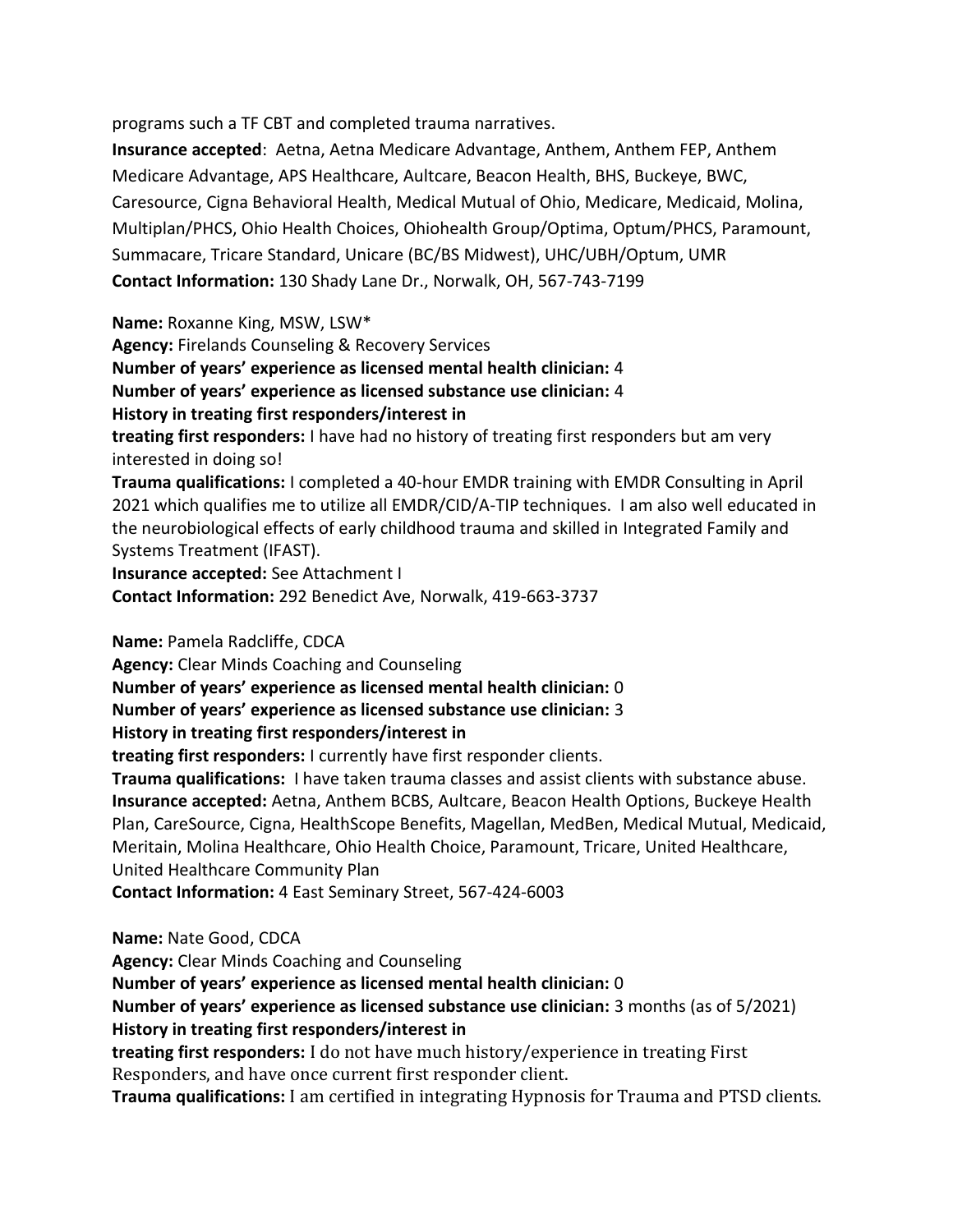**Insurance accepted:** Aetna, Anthem BCBS, Aultcare, Beacon Health Options, Buckeye Health Plan, CareSource, Cigna, HealthScope Benefits, Magellan, MedBen, Medical Mutual, Medicaid, Meritain, Molina Healthcare, Ohio Health Choice, Paramount, Tricare, United Healthcare, United Healthcare Community Plan **Contact Information:** 4 East Seminary Street, 567-424-6003

## **Licensure Definitions (listed in order from highest level of licensure to the lowest):**

| <b>Licensure Initials</b> | <b>Title of Licensure</b>                       | What it means                    |
|---------------------------|-------------------------------------------------|----------------------------------|
| LPCC-S                    | Licensed Professional Clinical Counselor        | Master's level, independently    |
|                           | with Supervision Designation                    | licensed (does not need          |
|                           |                                                 | supervision), and is able to     |
|                           |                                                 | supervise others                 |
| LISW-S                    | Licensed Independent Social Worker with         | Master's level, independently    |
|                           | <b>Supervision Designation</b>                  | licensed (does not need          |
|                           |                                                 | supervision), and is able to     |
|                           |                                                 | supervise others                 |
| <b>IMFT-S</b>             | Independent Marriage and Family                 | Master's level, independently    |
|                           | Therapist with Supervision Designation          | licensed (does not need          |
|                           |                                                 | supervision), and is able to     |
|                           |                                                 | supervise others                 |
| <b>LPCC</b>               | <b>Licensed Professional Clinical Counselor</b> | Master's level, independently    |
|                           |                                                 | licensed (does not need          |
|                           |                                                 | supervision)                     |
| <b>LISW</b>               | Licensed Independent Social Worker              | Master's level, independently    |
|                           |                                                 | licensed (does not need          |
|                           |                                                 | supervision)                     |
| <b>IMFT</b>               | Independent Marriage and Family                 | Master's level, independently    |
|                           | Therapist                                       | licensed (does not need          |
|                           |                                                 | supervision)                     |
| <b>LPC</b>                | <b>Licensed Professional Counselor</b>          | Master's level                   |
| LSW                       | <b>Licensed Social Worker</b>                   | Bachelor's degree or higher (MSW |
|                           |                                                 | notates the individual received  |
|                           |                                                 | their Master's degree in Social  |
|                           |                                                 | Work)                            |
| <b>MFT</b>                | Marriage and Family Therapist                   | Master's level                   |
| CT                        | <b>Counselor Trainee</b>                        | Enrolled in Master's level       |
|                           |                                                 | practicum or internship          |

## **Mental Health/Dual Diagnosis (both mental health and substance use) Licensure**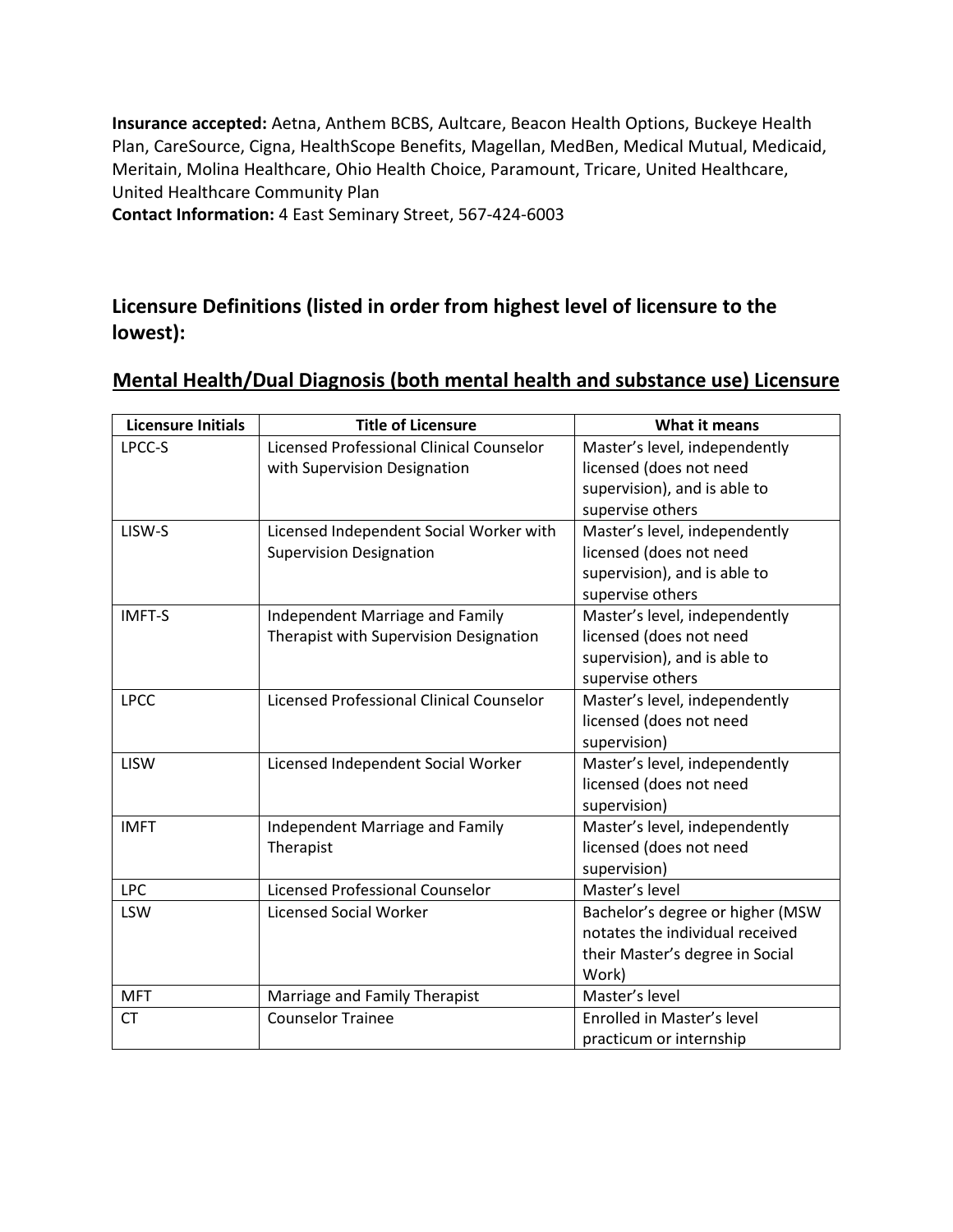# **Chemical Dependency/Substance Use Only Licensure**

| <b>Licensure Initials</b> | <b>Title of Licensure</b>            | What it means                  |
|---------------------------|--------------------------------------|--------------------------------|
| LICDC-CS                  | Licensed Independent Chemical        | Master's degree, independently |
|                           | Dependency Counselor with            | licensed (does not need        |
|                           | Supervision designation              | supervision), and is able to   |
|                           |                                      | supervise others               |
| <b>LICDC</b>              | Licensed Independent Chemical        | Master's degree and required   |
|                           | Dependency Counselor                 | training/education,            |
|                           |                                      | independently licensed (does   |
|                           |                                      | not need supervision)          |
| LCDC III                  | <b>Licensed Chemical Dependency</b>  | Minimum of a Bachelor's        |
|                           | Counselor III                        | degree and required            |
|                           |                                      | training/education             |
| LCDC II                   | Licensed Chemical Dependency         | Minimum of an Associate's      |
|                           | Counselor II                         | degree and required            |
|                           |                                      | training/education             |
| <b>CDCA</b>               | <b>Chemical Dependency Counselor</b> | Minimum of high school         |
|                           | Assistant                            | diploma or GED and required    |
|                           |                                      | training/education             |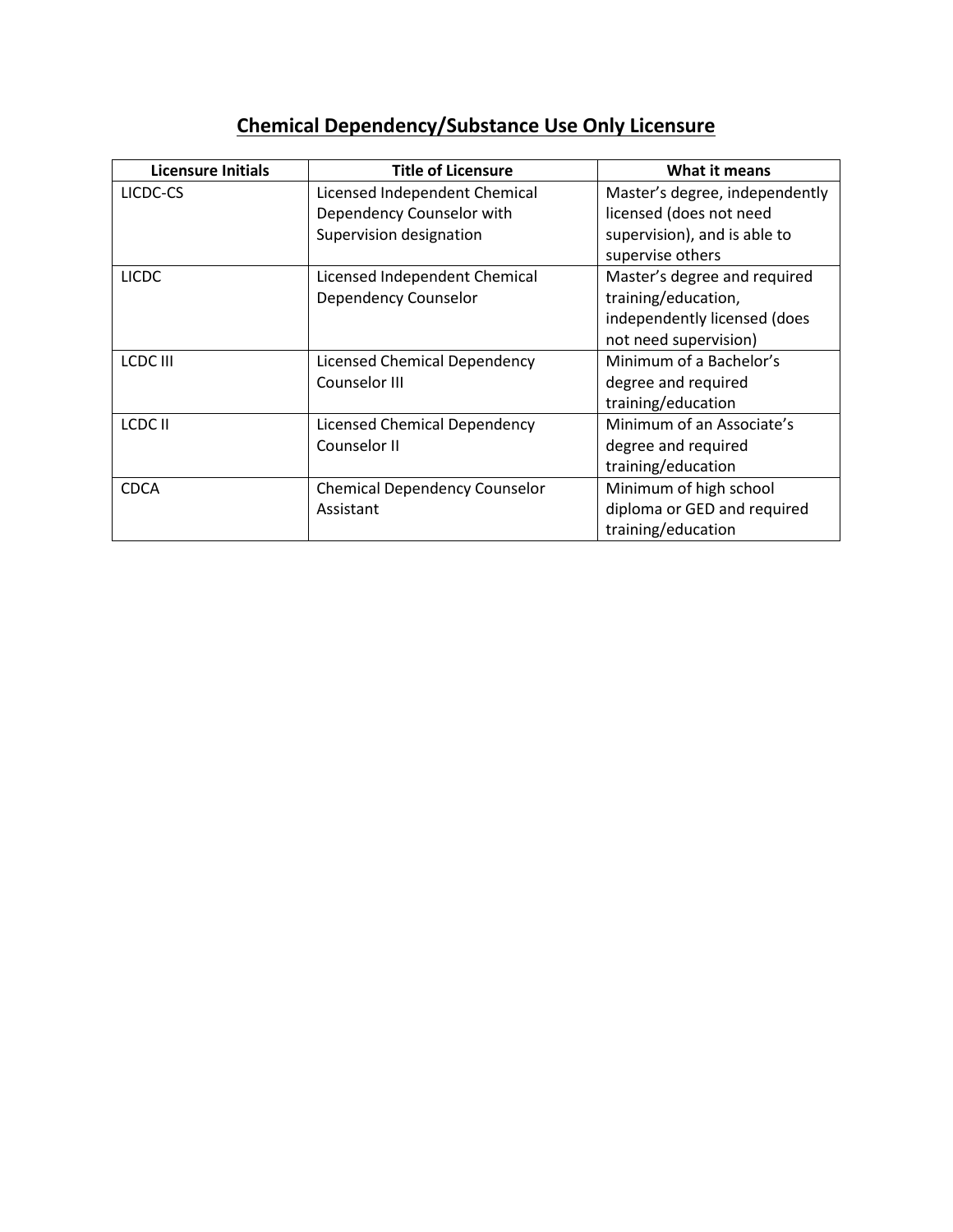Attachment I

## **Insurance Products Accepted by Firelands Regional Medical Center\*** Updated 9/30/20

*\* The information provided in this document is for informational purposes only and is subject to change without notice. Additionally, health benefits may be plan or employer-specific. Please contact your plan administrator to determine coverage eligibility.*

- Aetna: HMO, QPOS, ElectChoice, Managed Choice POS, Aetna Choice POS II, Aetna Select, Open Choice PPO, National Advantage, and Medicare Advantage HMO, PPO, and POS, MyCare Ohio
- Anthem: Blue Access Auto/Access Auto, Blue Access/Access, Blue Preferred Primary/Preferred Primary, Blue Preferred Primary Plus/Primary Plus, Blue Traditional Auto/Traditional Auto, Blue Traditional/Traditional, Medicare Advantage HMO, Medicare Advantage PPO, Medicare Select, Pathway X Tiered Hospital, Pathway Tiered Hospital

Buckeye Community Health: Medicaid Managed Care, MyCare Ohio

- CareSource: Medicaid Managed Care, MyCare Ohio
- Cigna: OpenAccess Plus, OA Plus, Choice Fund OA Plus, PPO, Choice Fund PPO, HMO/Network CIGNA HealthCare of Ohio, Inc.

Clarity Health

Devoted: Medicare Advantage

Gateway: Medicare Advantage

- Humana: ChoicePOS, COT National POS Open Access, EPO PPO Open Access,
	- Humana/ChoiceCare Network PPO, Humana/ChoiceCare + Network PPO, National POS OpenAccess, National POS – OpenAccess Plus, Medicare Advantage Humana Choice H5525-030, Medicare Advantage Humana Choice H6609-084, Medicare Advantage Humana Choice R5826-007, Medicare Advantage Humana Choice R5826-021, Medicare Advantage Humana Gold Plus H8952-002, Medicare Advantage Humana Gold Plus H8952-017
- Medical Mutual: SuperMed PPO, SuperMed HMO, HMO Ohio Health, SuperMed POS, SuperMed Preferred, Workers' Compensation, Medicare Advantage HMO, Medicare Advantage PPO, Mercy Health HMO Network
- Meridian: Medicare Advantage
- Molina: Medicaid Managed Care, MyCare Ohio
- Paramount: Prestige Ohio, POS/Flex (Plus), MediGap, MedSelect, HMO-Ohio, Employer Select, Elite (Medicare) Ohio, CDHP/PPO, Advantage (Medicaid), Individual Exchange Plans, Workers' Compensation
- Perennial Advantage Medicare Advantage SNP
- SummaCare: Commercial PPO, Self Insured PPO, Apex Benefits Services, Medicare Advantage
- Tricare: Prime, Prime Remote, Standard, Reserve Select, Retired Reserve

UniCare: PPO, TravelAccess

United Healthcare: HMO, PPO, Medicare Select, Medicare plans serviced by OneNet PPO, LLC, Medicaid Managed Care, MyCare Ohio